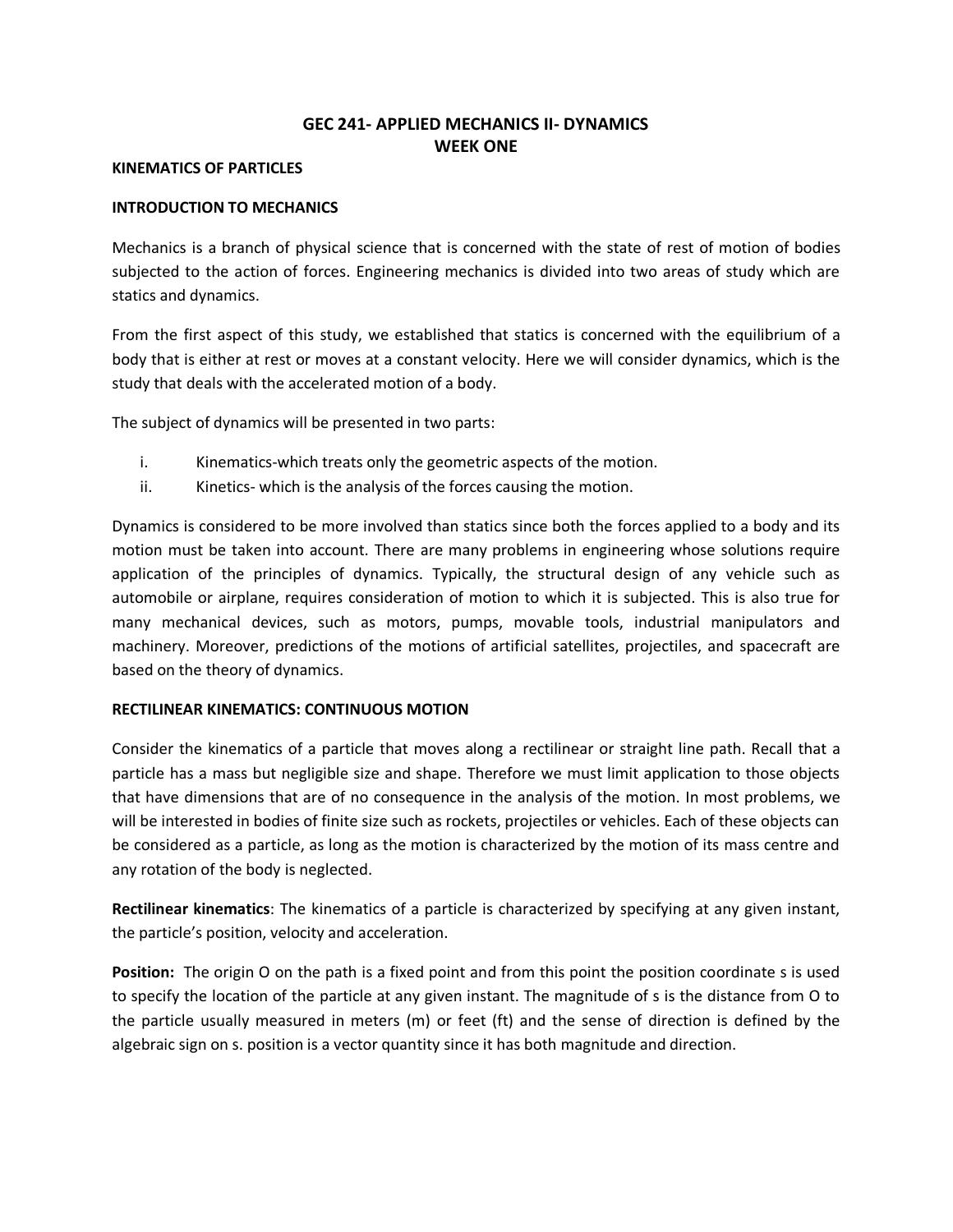

#### Fig. 1: Position

**Displacement**: The displacement of the particle is defined as the change in the position. It can be either positive or negative depending on the initial position and the final position. The displacement of a particle is also a vector quantity which is different from distance. Specifically, distance travelled is a positive scalar that represents the total length of path over which the particle travels.

$$
\Delta s = s^{'} - s
$$



#### Fig. 2: Displacement

**Velocity**: It is the rate of change of displacement with time taken. If the particle moves through a displacement  $\Delta s$  during the time interval  $\Delta t$ , the average velocity of the particle during this time interval is

$$
v_{ag} = \frac{\Delta s}{\Delta t}
$$

The instantaneous velocity is a vector defined as  $v = \lim_{\Delta t \to 0} (\Delta s / \Delta t)$ , or

$$
v=\frac{ds}{dt} \qquad \qquad (1)
$$

Its unit is m/s or ft/s.



Fig. 3: Velocity

Acceleration: The average acceleration of the particle during the time interval is defined as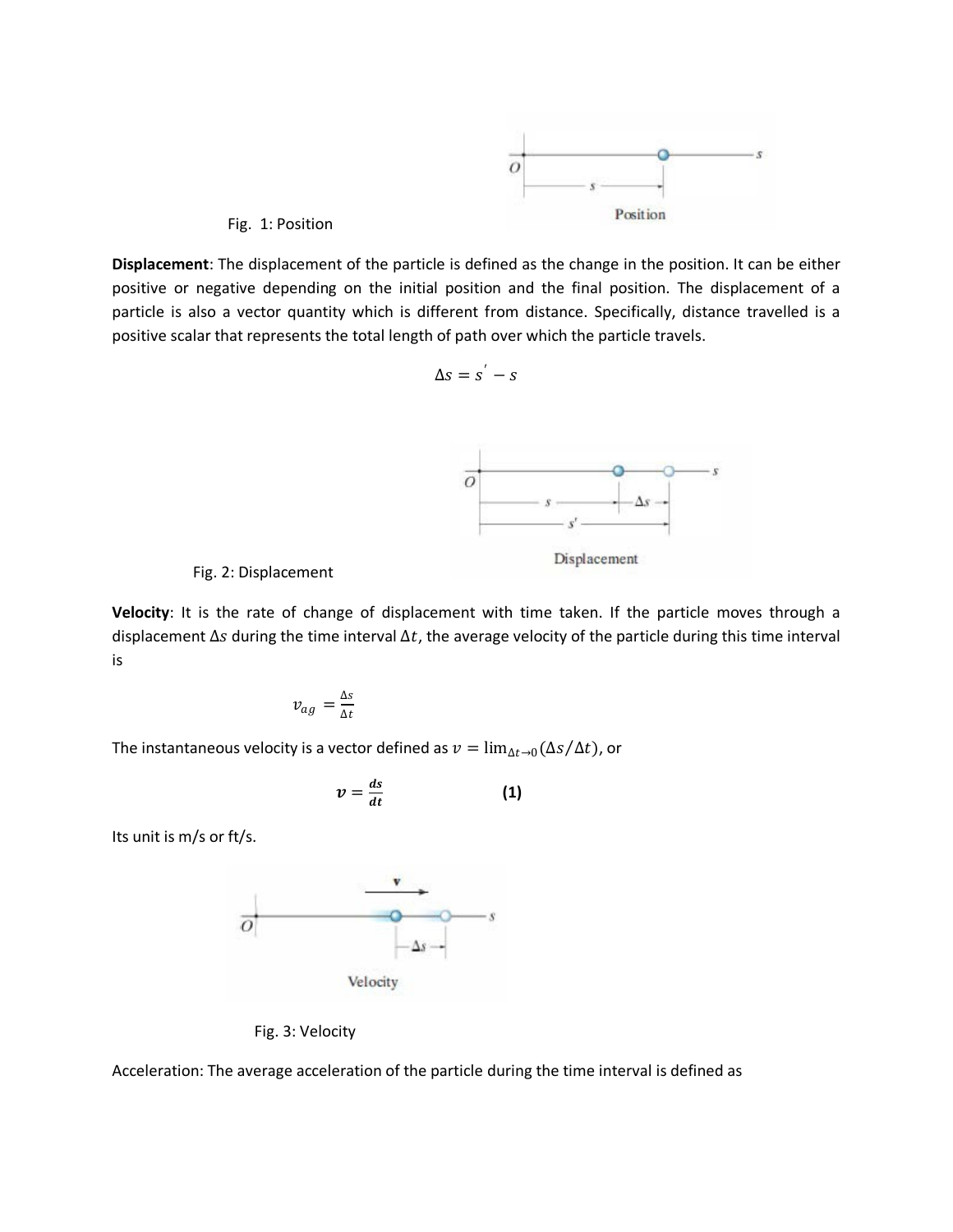$$
a_{ag}=\frac{\Delta v}{\Delta t}
$$

Where  $\Delta v$  represents the difference in the velocity during the time interval  $\Delta t$ , i.e.  $\Delta v = v^{'} - v$ 

The instantaneous acceleration at time t is a vector that is found by taking smaller and smaller values of  $\Delta t$  and corresponding smaller and smaller values of  $\Delta v$  so that  $a = \lim_{\Delta t \to 0} (\Delta v / \Delta t)$  or

$$
a=\frac{dv}{dt} \qquad \qquad (2)
$$

In terms of displacement and time, the instantaneous acceleration is





Fig. 4: Acceleration

Both the average and instantaneous acceleration can be either positive or negative. When the particle is slowing down, or its speed is decreasing, the particle is said to be decelerating. The unit is m/s<sup>2</sup> or ft/s<sup>2</sup>.



Deceleration

Fig. 5: Deceleration

An important differential relation involving the displacement, velocity and acceleration along the path may be obtained by eliminating the time differential dt in eqns. (1) and (2), we have

$$
ads = v dv \qquad (3)
$$

### **Constant Acceleration,**  $a = a_c$

When the acceleration is constant, each of the three kinematic equations can be integrated to obtain formulas that relate  $a_c$ ,  $v$ , s and t.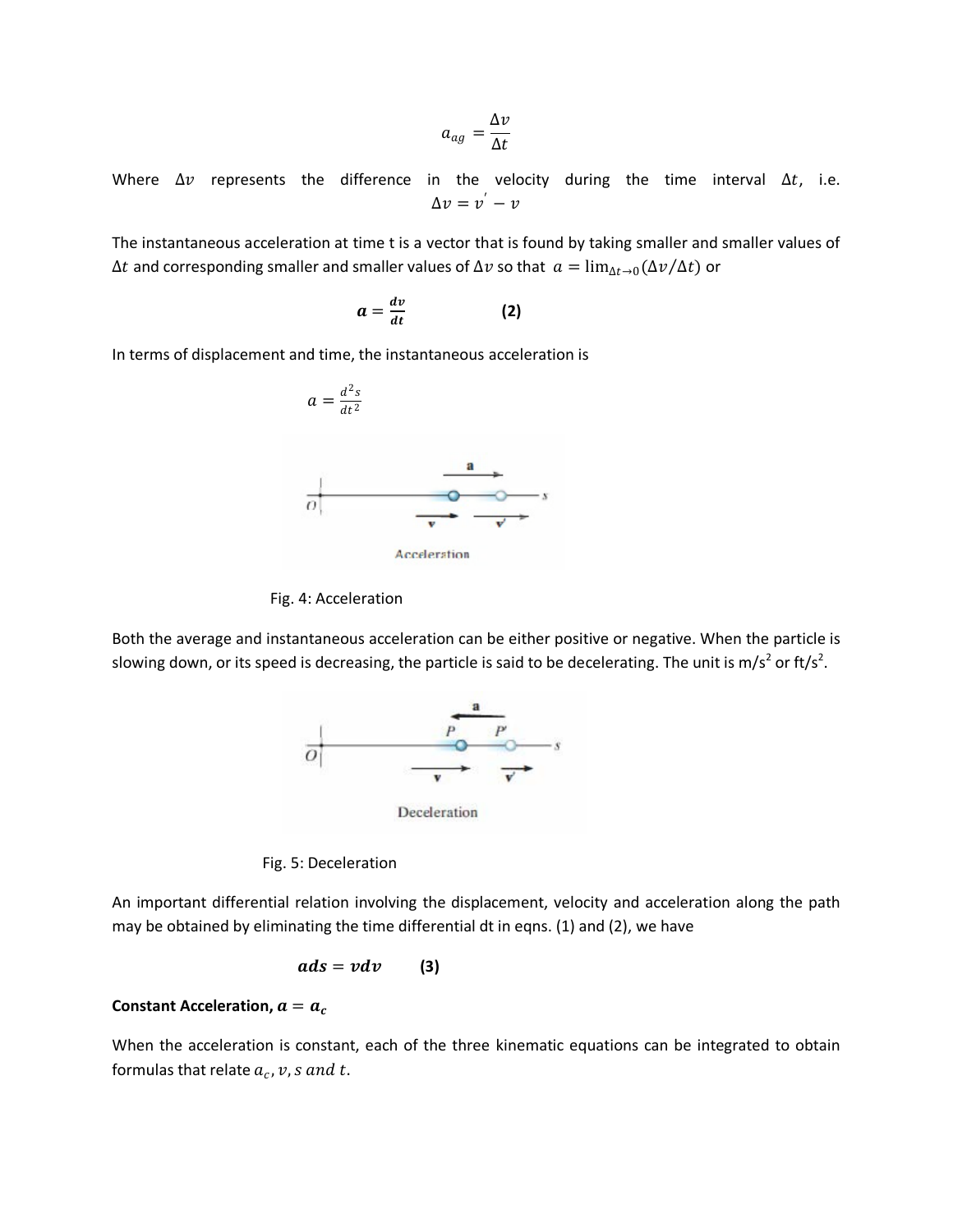#### **Velocity as a Function of Time**

Integrate  $a_c = \frac{dv}{dt}$ , assuming that initially ,  $v = v_0$  when  $t = 0$ .

$$
\int_{v_0}^v dv = \int_0^t a_c dt
$$

$$
v=v_0+a_ct \qquad \qquad (4)
$$

#### **Position as a Function of Time**

Integrate  $v = \frac{ds}{dt} = v_0 + a_c t$ , assuming that initially  $s = s_0$  when  $t = 0$ 

$$
\int_{s_0}^{s} ds = \int_0^t (\nu_0 + a_c t) dt
$$

$$
s = s_0 + \nu_0 t + \frac{1}{2} a_c t^2
$$
 (5)

#### **Velocity as a Function of Position**

It is either we solve for t in eqn 4 and substitute into eqn 5 or integrate  $vdv = a_c ds$ , assuming that  $v = v_0$  at  $s = s_0$ .

$$
\int_{v_0}^{v} v dv = \int_{s_0}^{s} a_c ds
$$

$$
v^2 = v_0^2 + 2a_c(s - s_0)
$$
 (6)

A typical example of constant accelerated motion occurs when a body falls freely towards the earth. If air resistance is neglected and the distance of fall is short, then the downward acceleration of the body when it is close to the earth is constant and approximately  $9.81 \text{m/s}^2$ .

### **WORKED EXAMPLES**:

1. The car In The figure below moves in a straight line such that for a short time its velocity is defined by  $v = (3t^2 + 2t)m/s$ , where t is in seconds. Determine its position and acceleration when t=3 s. When  $t = 0$ , s= 0.



### Solution

The position coordinate extends from the fixed origin O to the car, positive to the right.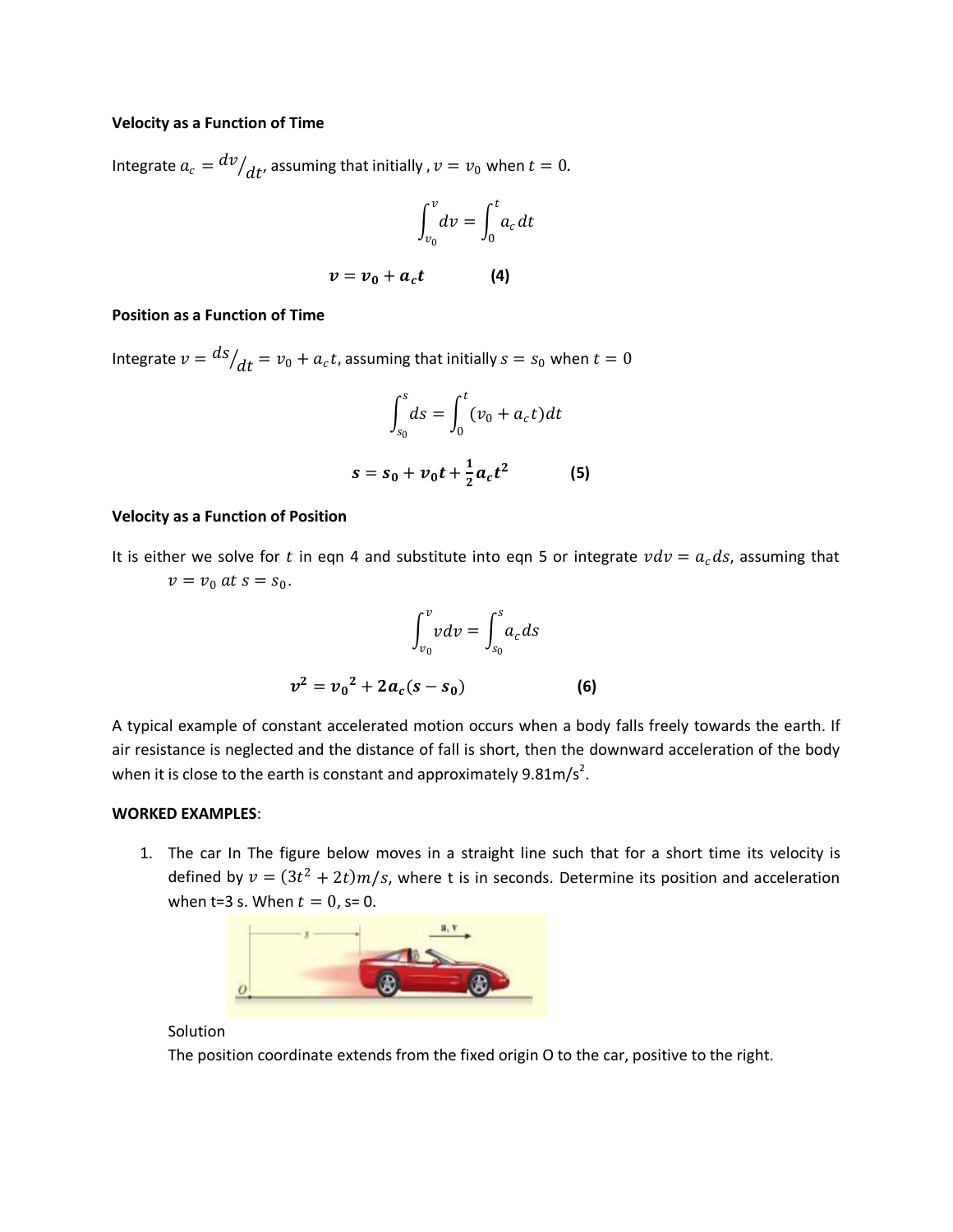The car's position can be determined from  $v = \frac{ds}{dt}$ , since this equation relates v, s and t. noting that  $s=0$  when  $t=0$ 

$$
v = \frac{ds}{dt} = (3t^2 + 2t)
$$

$$
\int_{s_0}^{s} ds = \int_0^t (3t^2 + 2t)dt
$$

$$
s = t^3 + t^2
$$

When t= 3 s,

$$
s = 3^3 + 3^2 = 36 \, m
$$

The acceleration is determined from  $a=\frac{dv}{dt}$ 

$$
a = \frac{dv}{dt} = \frac{d}{dt}(3t^2 + 2t)
$$

 $= 6t + 2$ 

When  $t = 3$  s,

$$
A = 6(3) + 2 = 20 \text{ m/s}^2
$$

2. A small projectile is fired vertically downward into a fluid medium with an initial velocity of 60m/s. Due to the drag resistance of the fluid the projectile experiences a deceleration of  $a =$  $(-0.4v^3)m/s^2$ , where v is in m/s. determine the projectile's velocity and position 4 s after it is fired.

SOLUTION

Since the motion is downward, the position coordinate is positive downward To calculate the velocity, we will apply

$$
a = \frac{dv}{dt} = -0.4v^3
$$

Integrating with  $v_0 = 60m/s$  when  $t = 0$ 

$$
\int_{60m/s}^{v} \frac{dv}{-0.4v^3} = \int_{0}^{t} dt
$$

$$
\frac{1}{-0.4} \left(\frac{1}{-2}\right) \frac{1}{v^2} \Big|_{60}^{v} = t - 0
$$

$$
t = \frac{1}{0.8} \left[ \frac{1}{v^2} - \frac{1}{60^2} \right]
$$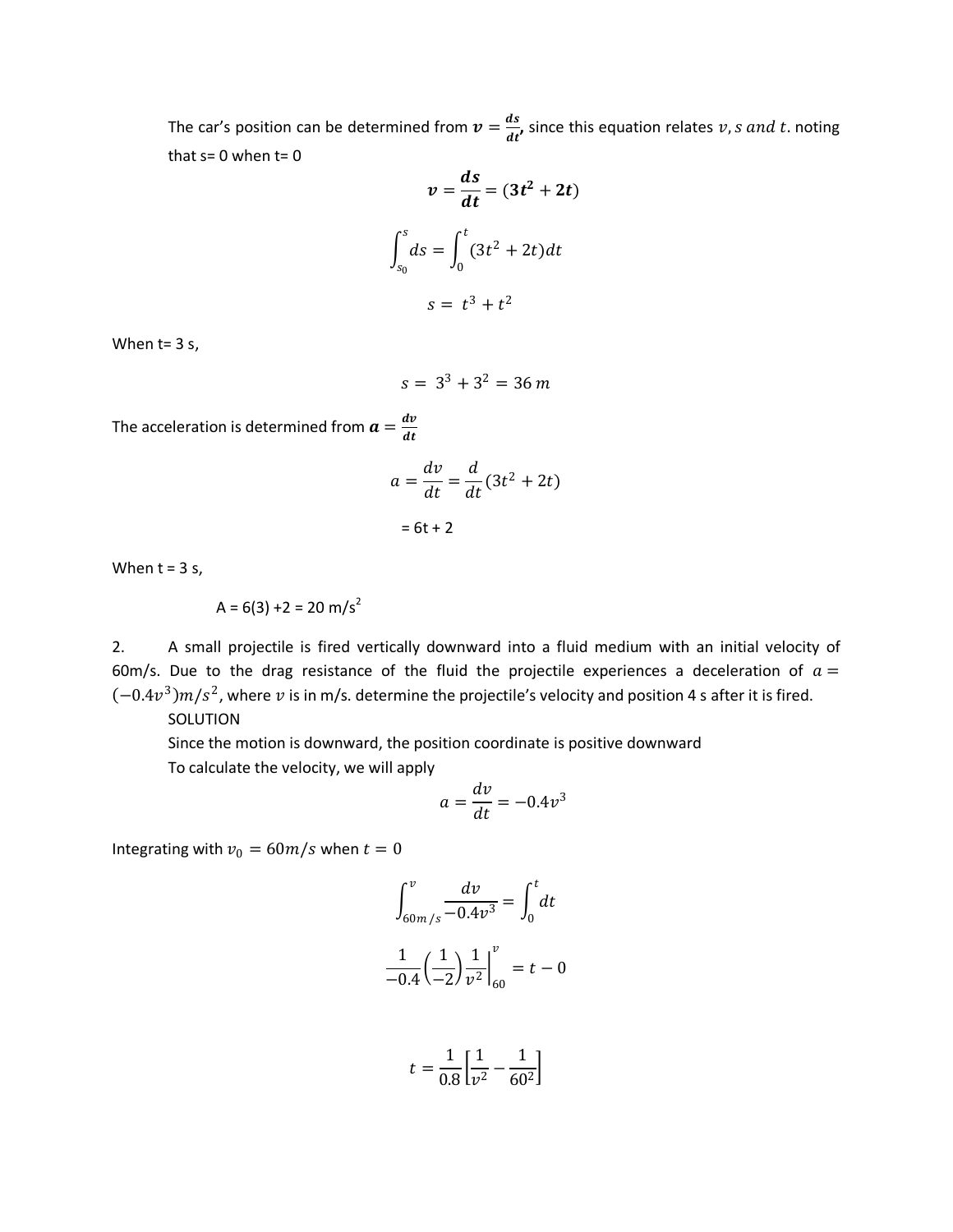$$
v = \left[\frac{1}{60^2} + 0.8t\right]^{-1/2} m/s
$$

When t = 4 s,  $v = 0.559m/s$ 

For the position, we will use

$$
v = \frac{ds}{dt} = \left[\frac{1}{60^2} + 0.8t\right]^{-1/2}
$$

$$
\int_0^s ds = \int_0^t \left[\frac{1}{60^2} + 0.8t\right]^{-1/2} dt
$$

$$
s = \frac{2}{0.8} \left[\frac{1}{60^2} + 0.8t\right]^{1/2} \Big|_0^t
$$

$$
s = \frac{1}{0.4} \left\{ \left[\frac{1}{60^2} + 0.8t\right]^{1/2} - \frac{1}{60} \right\} m
$$

When  $t = 4 s$ ,  $s = 4.43 m$ 

3. During a test a rocket travels upwards at 75 m/s, and when it is 40 m from the ground its engine fails. Determine the maximum height  $s_B$  reached by the rocket and its speed just before it hits the ground. While in motion, the rocket is subjected to a constant downward acceleration of 9.81 m/s<sup>2</sup> due to gravity. Neglect the effect of air resistance.

**SOLUTION** 

For the maximum height, since the rocket is travelling upward,  $v_A = +75$   $m/s$  when t= 0. At the maximum height s =  $s_B$  the velocity  $v_B = 0$ . The acceleration  $a_c = -9.81 m/s^2$ 

$$
v_B^2 = v_A^2 + 2a_c(s_B - s_A)
$$
  
0 = (75)<sup>2</sup> + 2(-9.81)(s\_B - 40m)

 $S_B = 327 m$ 

To obtain the velocity of the rocket just before it hits the ground

$$
v_C^2 = v_B^2 + 2a_C(s_C - s_B)
$$
  
= 0 + 2(-9.81)(0 - 327)  

$$
v_C = -80.1 \, m/s
$$

### **ANGULAR DISPLACEMENT**

It may be defined as the angle described by a particle from one point to another, with respect to the time. Angular displacement is a vector quantity since it has both magnitude and direction.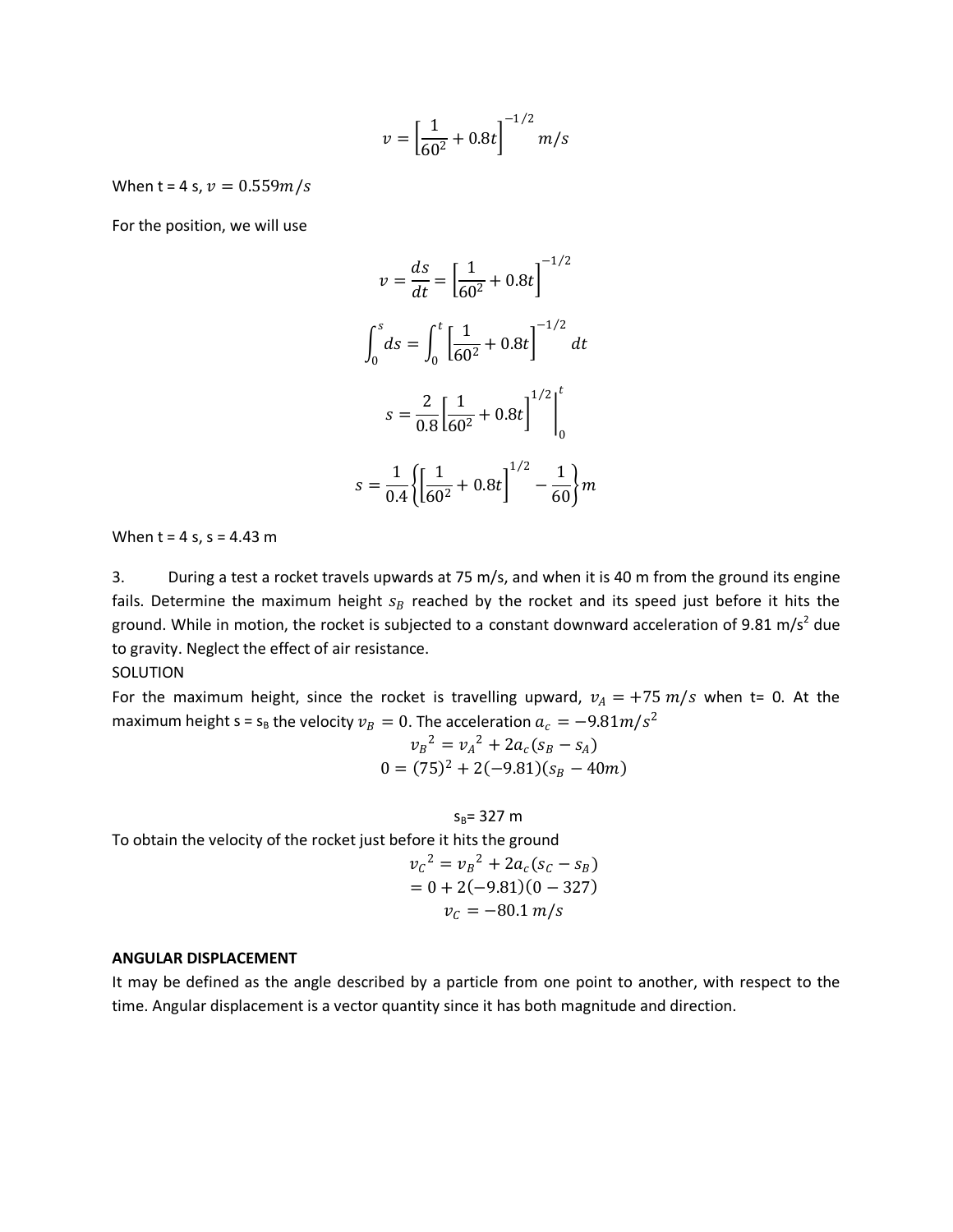

 **Fig. 5**: Angular displacement

For example, let a line OB has its inclination ϴradians to the fixed line OA, as shown in the diagram above. If this line moves from OB to OC, through an angle δϴ during a short interval of time δt, then δϴ is known as the angular displacement of the line OB.

# **ANGULAR VELOCITY**

It may be defined as the rate of change of angular displacement with respect to time. It is usually expressed mathematically as

$$
\omega = \frac{d\theta}{dt} \tag{7}
$$

Since it has magnitude and direction, therefore it is a vector quantity. Note that if the direction of the angular displacement is constant, then the rate of change of magnitude of the angular displacement with respect with time is termed angular speed.

# **ANGULAR ACCELERATION**

It may be defined as the rate of change of angular velocity with respect to time. Mathematically, angular acceleration is given as

$$
\alpha = \frac{d\omega}{dt} = \frac{d}{dt} \left( \frac{d\theta}{dt} \right) = \frac{d^2 \theta}{dt^2}
$$
 (8)

It is also a vector quantity.

# **EQUATIONS OF ANGULAR MOTION**

It is important to note that the equations of angular motion are similar to that of the linear motion.

| i.  | $\omega = \omega_0 + \alpha \cdot t$            | (9)  |
|-----|-------------------------------------------------|------|
| ii. | $\theta = \omega_0 + \frac{1}{2} \alpha t^2$    | (10) |
|     | iii. $\omega^2 = (\omega_0)^2 + 2\alpha \theta$ | (11) |
|     | iv. $\theta = \frac{(\omega_0 + \omega)t}{2}$   | (12) |

Where  $\omega_0$ = Initial angular velocity in rad/s

 $\omega$ = Final angular velocity in rad/s

t = Time in seconds

 $\theta$  =Angular displacement in time t seconds

$$
\alpha = \text{Angular acceleration in } \text{rad/s}^2
$$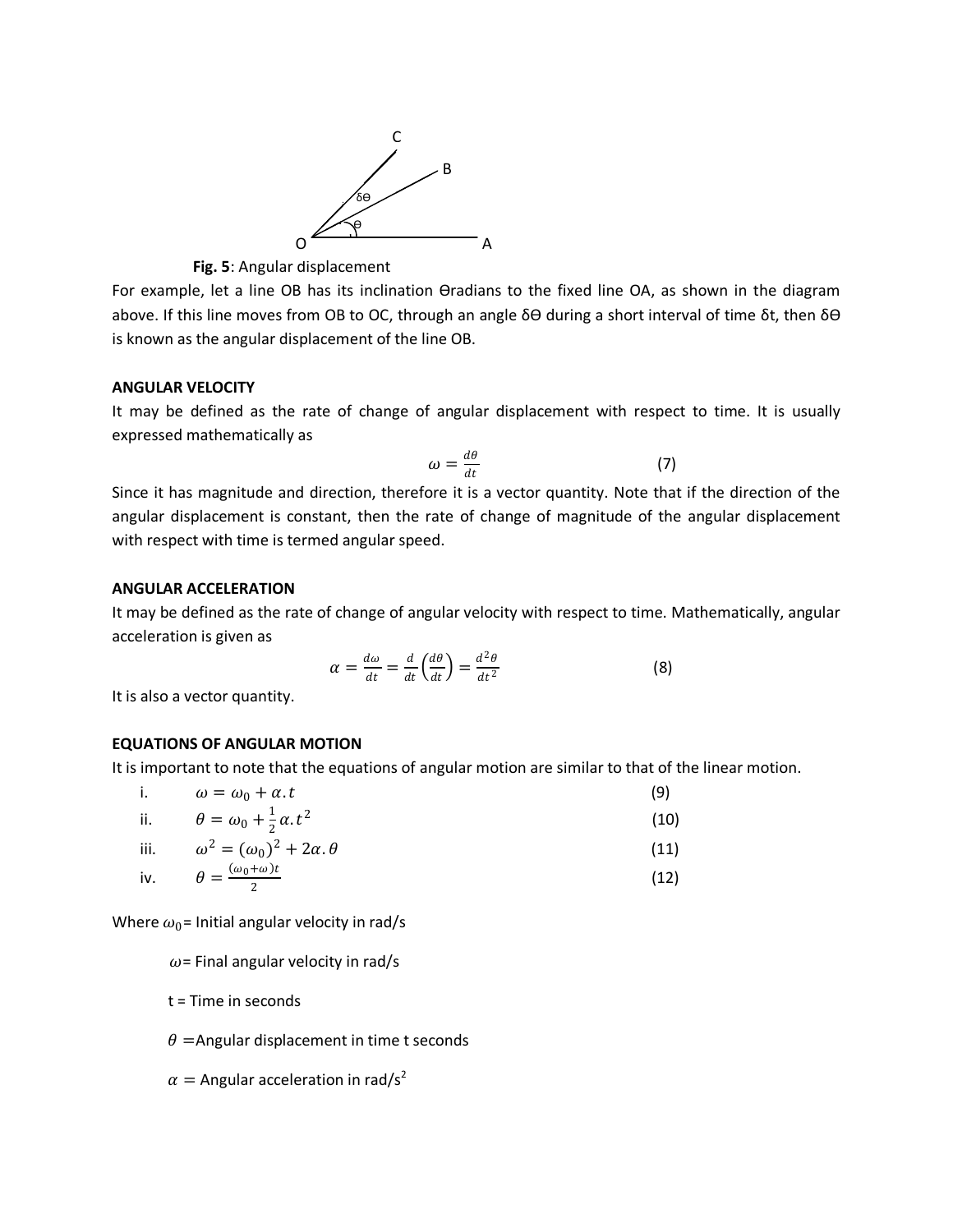Note: If a body is rotating at the rate of N r.p.m. (revolution per minute), then its angular velocity,

$$
\omega = \frac{2\pi N}{60} \text{ rad/s} \tag{14}
$$

### **RELATION BETWEEN LINEAR AND ANGULAR QUANTITIES OF MOTION**

Consider a body moving along a circular path from A to B

Let  $r =$  radius of the circular path

 $\theta$  = angular displacement in radians

- s = linear displacement
- v = linear velocity
- $\omega$  = angular velocity
- $a=$ linear acceleration
- $\alpha$  = angular acceleration

From the geometry, we know that



Fig. 6: Motion of a body along a circular path

$$
s = r.\theta \tag{15}
$$

$$
(15)
$$

We also know that the linear velocity,

$$
v = \frac{ds}{dt} = \frac{d(r.\theta)}{dt} = r \times \frac{d\theta}{dt} = r.\omega
$$
 (16)

And linear acceleration,

$$
a = \frac{dv}{dt} = \frac{d(r.\omega)}{dt} = r \times \frac{d\omega}{dt} = r.\alpha
$$
 (17)

Example

1. A wheel accelerates uniformly from rest to 200 r.p.m in 20 seconds. What is its angular acceleration? How many revolutions does the wheel make in attaining the speed of 2000 r.p.m.? Solution

Given: N<sub>0</sub>=0 0r  $\omega$  = 0, N = 2000 r.p.m or  $\omega = \frac{2\pi \times 2000}{60} = 209.5$  rad/s, t = 20 s Angular acceleration can be calculated using the formula

$$
\omega = \omega_0 + \alpha \cdot t
$$

$$
209.5 = 0 + \alpha
$$

Number of revolution made by the wheel

 $\alpha = \frac{209.5}{20} = 10.475$ rad/s<sup>2</sup>

$$
\theta = \frac{(\omega_0 + \omega)t}{2} = \frac{(0 + 209.5)20}{2} = 2095 \ rad
$$

 $\times$  20

Since the angular distance moved by the wheel during one revolution is  $2\pi$  radians, therefore the number of revolutions made by the wheel,

$$
n = \frac{\theta}{2\pi} = \frac{2095}{2\pi} = 333.4
$$